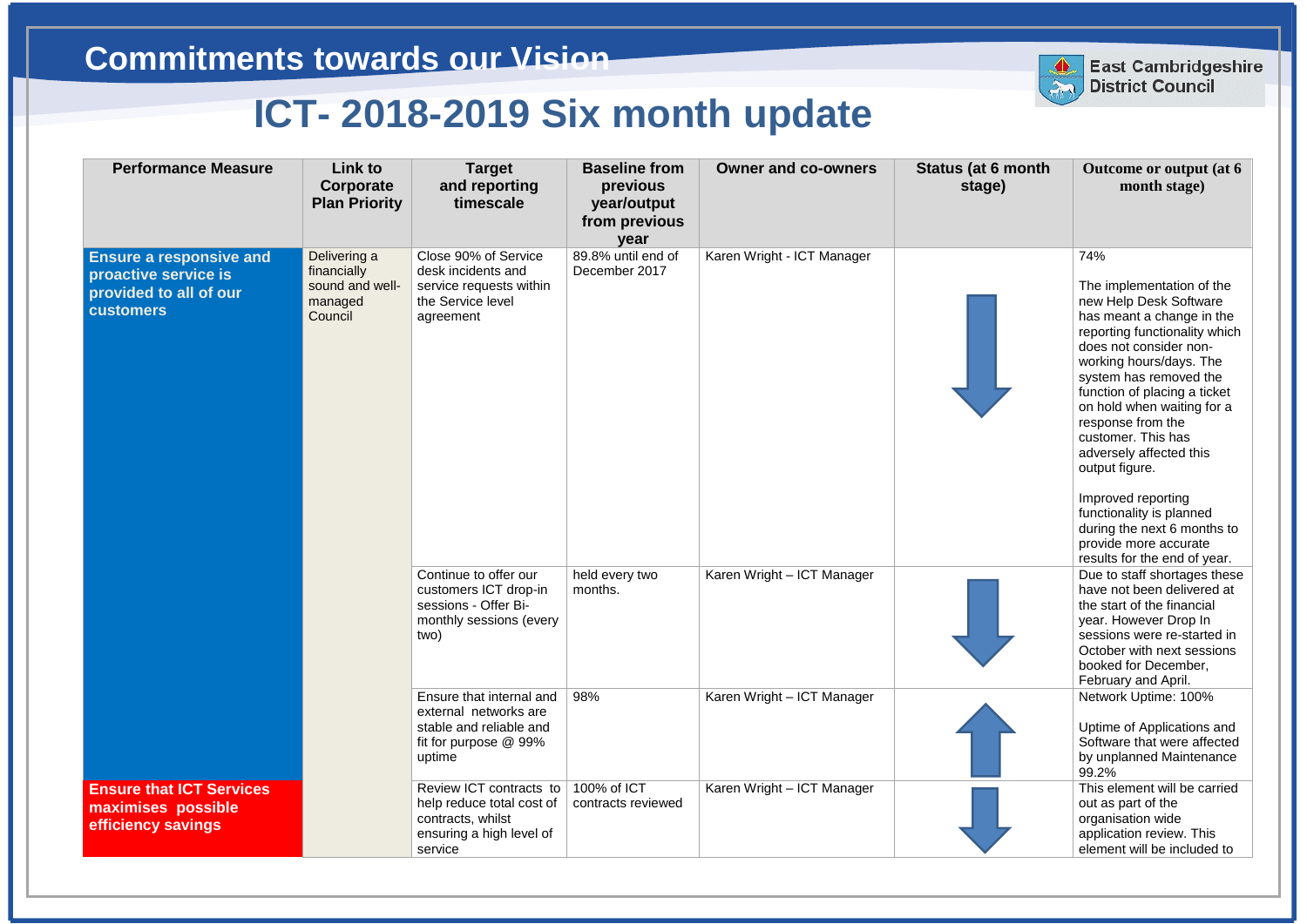| <b>Performance Measure</b>                                                                                 | Link to<br>Corporate<br><b>Plan Priority</b> | <b>Target</b><br>and reporting<br>timescale                                                                                                                                      | <b>Baseline from</b><br>previous<br>year/output<br>from previous<br>year                                             | <b>Owner and co-owners</b>              | <b>Status (at 6 month</b><br>stage) | Outcome or output (at 6<br>month stage)                                                                                                                                                                                                                                                                                                                                               |
|------------------------------------------------------------------------------------------------------------|----------------------------------------------|----------------------------------------------------------------------------------------------------------------------------------------------------------------------------------|----------------------------------------------------------------------------------------------------------------------|-----------------------------------------|-------------------------------------|---------------------------------------------------------------------------------------------------------------------------------------------------------------------------------------------------------------------------------------------------------------------------------------------------------------------------------------------------------------------------------------|
|                                                                                                            |                                              | Provide a financial<br>savings and present<br>these to Committee. By<br>end of Q4                                                                                                |                                                                                                                      |                                         |                                     | establish the current status<br>of both hardware and<br>software contracts and<br>Services requirements.<br>However due to the current<br>capacity limitations this<br>measure won't be<br>completed until next year,<br>which will also give the<br>service the opportunity to<br>review any cost savings.                                                                           |
| To create a culture of<br><b>continual service</b><br><b>improvement and positive</b><br>transformation    |                                              | Complete an<br>organisational wide<br>application review and<br>create a prioritised<br>programme for<br>upgrades and new<br>software. $-$ by end of<br><b>June 2018</b>         | Six month plan of<br>items requiring<br>implementation has<br>been draw up. To<br>be reviewed again<br>in June 2018. | Karen Wright - ICT Manager              |                                     | Due to the priorities required<br>by the business, this project<br>is only now commencing.<br>The ICT Team are currently<br>working on identifying all<br>software and versions to<br>help identify any<br>unsupported software and<br>all those in need of upgrade.<br>All software will be identified<br>and a programme of<br>updates or replacement<br>software will be drawn up. |
|                                                                                                            |                                              | Introduction of Mobile<br>Working (rollout laptops)<br>and tablets for site<br>visiting officers) along<br>with generation of bring<br>your own devise policy<br>$-$ end of $Q3$ | New performance<br>Measure                                                                                           | Tim Binstead - ICT Technical<br>Officer |                                     | All visiting officers have now<br>received a mobile device,<br>with mobile app delivered to<br><b>Building Control. Planning,</b><br><b>Planning Enforcement and</b><br>Licensing ordered and<br>awaiting date of delivery<br>from supplier.                                                                                                                                          |
| Provide a responsive, value<br>for money GIS and Street<br><b>Naming &amp; Numbering</b><br><b>Service</b> |                                              | All street numbering<br>schemes delivered<br>within 10 working days<br>of receipt of payment.                                                                                    | 80%                                                                                                                  | Karen Wright- ICT Manager               |                                     | 51% of all valid applications<br>from April 2018 have been<br>dealt with within the 10<br>working day target.<br>100% of all valid<br>applications received from<br>October 2018 have met the<br>10 working day target.<br>This follows a focused effort                                                                                                                              |
|                                                                                                            |                                              |                                                                                                                                                                                  |                                                                                                                      |                                         |                                     | with new working<br>procedures put in place.                                                                                                                                                                                                                                                                                                                                          |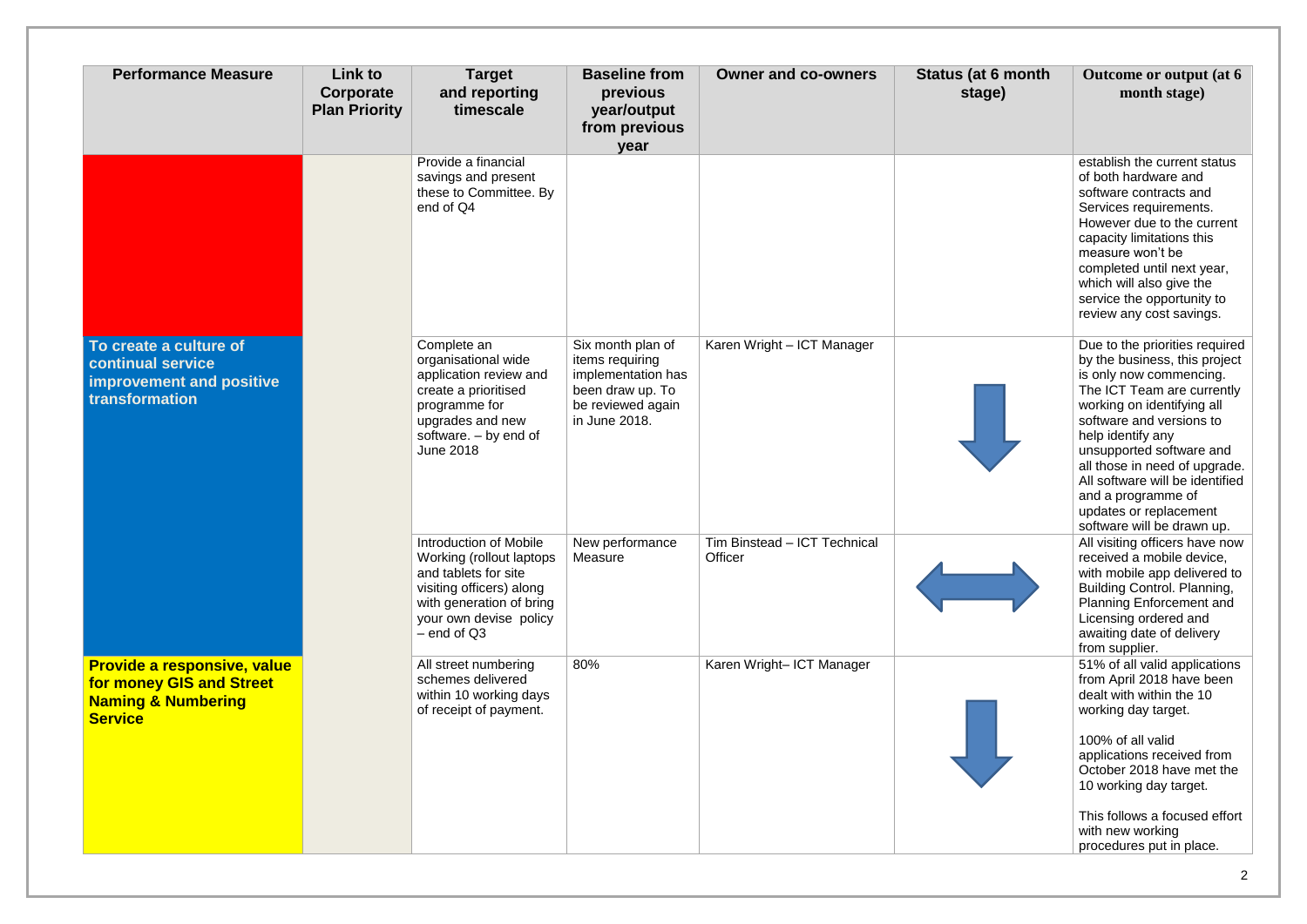| <b>Performance Measure</b>                                                                                                              | Link to<br>Corporate<br><b>Plan Priority</b> | <b>Target</b><br>and reporting<br>timescale                                                                                                                                                                          | <b>Baseline from</b><br>previous<br>year/output<br>from previous<br>year | <b>Owner and co-owners</b> | <b>Status (at 6 month</b><br>stage) | Outcome or output (at 6<br>month stage)                                                                                                                                                                                                                                                                                                                                                                                                             |
|-----------------------------------------------------------------------------------------------------------------------------------------|----------------------------------------------|----------------------------------------------------------------------------------------------------------------------------------------------------------------------------------------------------------------------|--------------------------------------------------------------------------|----------------------------|-------------------------------------|-----------------------------------------------------------------------------------------------------------------------------------------------------------------------------------------------------------------------------------------------------------------------------------------------------------------------------------------------------------------------------------------------------------------------------------------------------|
|                                                                                                                                         |                                              | Adopt new street names<br>within 1 month of receipt<br>of payment.                                                                                                                                                   | 80%                                                                      | Karen Wright- ICT Manager  |                                     | 100% - All new road names<br>have been adopted within 1<br>calendar month.                                                                                                                                                                                                                                                                                                                                                                          |
| <b>Provide technically skilled,</b><br>motivated and engaged<br>staff to deliver an efficient<br>and effective ICT Service              |                                              | To undertake staff<br>appraisals within time<br>frame set by HR<br>ensuring all staff<br>complete documentation<br>to enable feedback and<br>sign off. Training needs<br>identified and new<br>accountabilities set. | All appraisals<br>booked to take<br>place during March<br>2019.          | Karen Wright- ICT Manager  |                                     | Regular one to ones are<br>being held, in preparation<br>for the annual appraisal.                                                                                                                                                                                                                                                                                                                                                                  |
|                                                                                                                                         |                                              | Meet monthly with the<br><b>ICT Service Delivery</b><br>Champions.                                                                                                                                                   | Monthly meeting                                                          | Karen Wright- ICT Manager  |                                     | Regular meetings with the<br>ICT Champions have taken<br>place, and it was agreed at<br>the last meeting for these to<br>be Bi-monthly.                                                                                                                                                                                                                                                                                                             |
| <b>Ensure that the Council's</b><br>corporate risks are<br>managed effectively and<br>mitigations are put in place<br>to reduce impact. |                                              | To regularly review<br>higher level corporate<br>risks, including:<br>Security and Infiltration<br>of the ECDC Network<br>Disaster Recovery Plan<br>Backup of ECDC Data                                              | On going                                                                 | Karen Wright- ICT Manager  |                                     | A review of available<br>software is currently being<br>undertaken of intrusion<br>protection and intrusion<br>detection software to protect<br>our network from cyber-<br>attacks.<br>A review of the existing<br>Disaster Recovery Plan and<br>Site is planned to<br>commence in January.<br>The team carry out a daily<br>check to ensure the backup<br>of ECDC data has been<br>successful.<br>ICT have identified that a<br>programmed test of |
|                                                                                                                                         |                                              |                                                                                                                                                                                                                      |                                                                          |                            |                                     | recovery needs to be<br>considered and this will be<br>included as part of the<br>Disaster Recovery Plan.                                                                                                                                                                                                                                                                                                                                           |